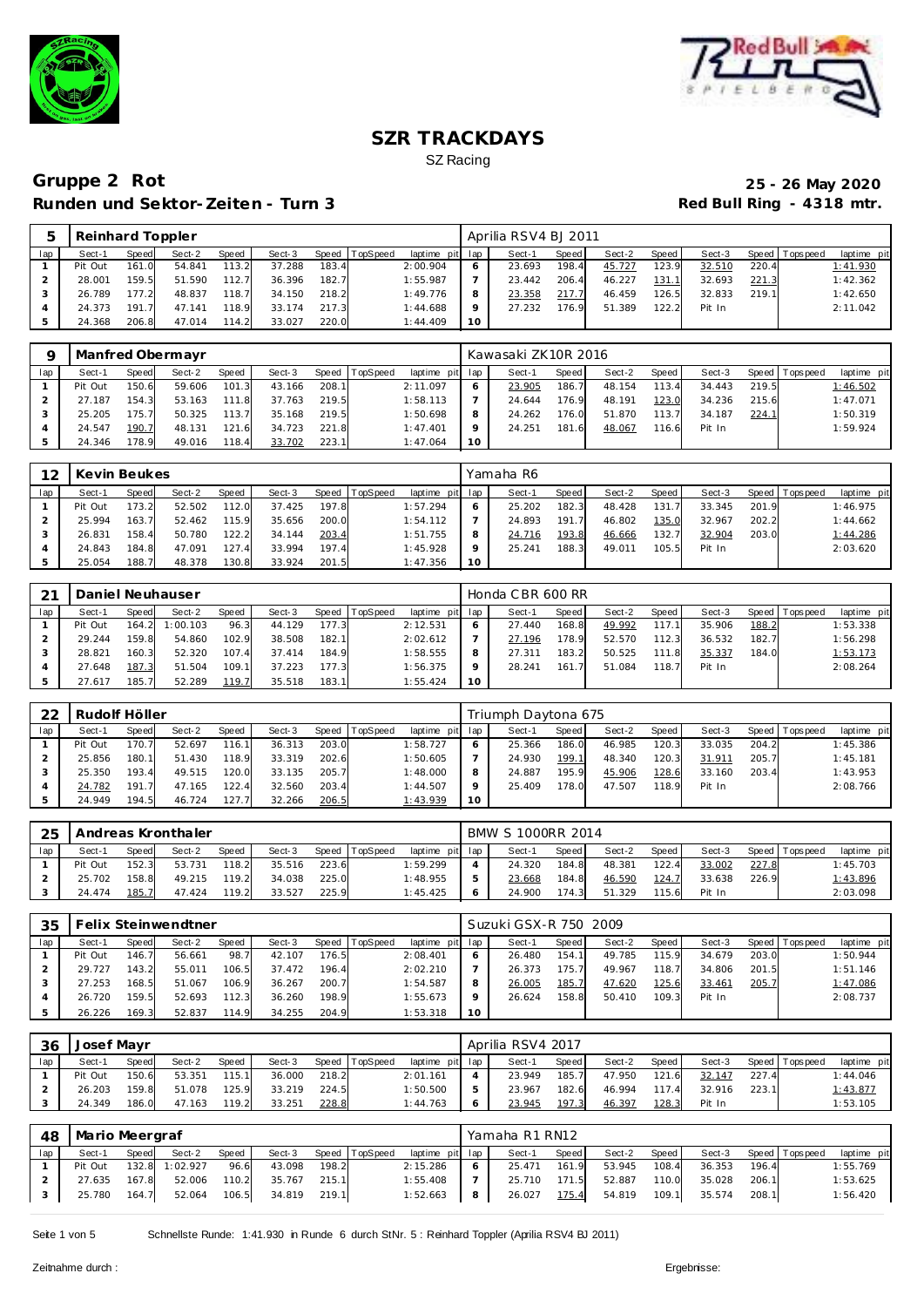



| 108.9<br>25.034<br>163.4<br>51.586<br>35.242 216.0<br>1:51.862<br>10 |
|----------------------------------------------------------------------|
|----------------------------------------------------------------------|

| 61  | JH Johann Haas |       |        |       |        |       |          |          |         | KTM RC8 |       |        |       |        |       |                   |             |
|-----|----------------|-------|--------|-------|--------|-------|----------|----------|---------|---------|-------|--------|-------|--------|-------|-------------------|-------------|
| lap | Sect-1         | Speed | Sect-2 | Speed | Sect-3 | Speed | TopSpeed | laptime  | pit lap | Sect-1  | Speed | Sect-2 | Speed | Sect-3 |       | Speed   Tops peed | laptime pit |
|     | Pit Out        | 168.5 | 54.187 | 104.4 | 38.871 | 216.0 |          | 1:57.158 | O       | 24.012  | 196.9 | 46.109 | 127.7 | 32.585 | 215.6 |                   | 1:42.706    |
|     | 27.109         | 165.7 | 52.005 | 113.0 | 35.250 | 215.1 |          | 1:54.364 |         | 23.786  | 204.4 | 46.058 | 125.3 | 32.595 | 214.3 |                   | 1:42.439    |
|     | 24.975         | 184.4 | 49.839 | 114.6 | 35.017 | 213.4 |          | 1:49.831 | 8       | 24.071  | 200.2 | 47.547 | 124.1 | 32.850 | 214.3 |                   | 1:44.468    |
|     | 24.010         | 192.0 | 46.875 | 118.2 | 34.511 | 213.9 |          | 1:45.396 | $\circ$ | 24.074  | 203.7 | 48.888 | 120.0 | Pit In |       |                   | 1:58.892    |
|     | 24.174         | 190.3 | 46.778 | 127.7 | 32.685 | 216.9 |          | 1:43.637 | 10      |         |       |        |       |        |       |                   |             |

| 70  | Günter Rumpf |       |        |       |        |       |          |          |         | Yamaha R6 2008 |       |        |       |        |       |                 |                 |
|-----|--------------|-------|--------|-------|--------|-------|----------|----------|---------|----------------|-------|--------|-------|--------|-------|-----------------|-----------------|
| lap | Sect-1       | Speed | Sect-2 | Speed | Sect-3 | Speed | TopSpeed | laptime  | pit lap | Sect-1         | Speed | Sect-2 | Speed | Sect-3 |       | Speed Tops peed | laptime pit     |
|     | Pit Out      | 151.5 | 55.899 | 98.9  | 37.832 | 195.7 |          | 2:16.329 |         | 26.861         | 179.5 | 51.009 | 120.5 | 34.611 | 198.5 |                 | <u>1:52.481</u> |
|     | 866.'        | 166.7 | 51.115 | 15.9  | 36.209 | 196.7 |          | 1:55.190 |         | 26.537         | 182.3 | 54.235 | 108.2 | Pit In |       |                 | 2:12.708        |

| 71  | Mario Schmid |              |        |              |        |       |                |                 | Yamaha R6 2011 |       |        |         |        |       |                 |             |
|-----|--------------|--------------|--------|--------------|--------|-------|----------------|-----------------|----------------|-------|--------|---------|--------|-------|-----------------|-------------|
| lap | Sect-1       | <b>Speed</b> | Sect-2 | <b>Speed</b> | Sect-3 |       | Speed TopSpeed | laptime pit lap | Sect-1         | Speed | Sect-2 | Speed I | Sect-3 |       | Speed Tops peed | laptime pit |
|     | Pit Out      | 154.9        | 51.721 | 109.3        | 35.820 | 196.7 |                | 2:06.339        | 26.253         | 184.  | 49.594 | 110.9   | 34.861 | 197.8 |                 | 1:50.708    |
|     | 26.801       | 174.8        | 50.947 | 112.7        | 35.302 | 198.2 |                | 1:53.050        | 27.032         | 172.  | 52.375 | 105.9   | Pit In |       |                 | 2:10.375    |

| 74  | Jürgen Köb |       |        |              |        |       |                |                 | Yamaha R1 2015 |       |        |         |        |       |                   |             |
|-----|------------|-------|--------|--------------|--------|-------|----------------|-----------------|----------------|-------|--------|---------|--------|-------|-------------------|-------------|
| lap | Sect-1     | Speed | Sect-2 | <b>Speed</b> | Sect-3 |       | Speed TopSpeed | laptime pit lap | Sect-1         | Speed | Sect-2 | Speed I | Sect-3 |       | Speed   Tops peed | laptime pit |
|     | Pit Out    | 146.3 | 52.338 | 115.4        | 35.819 | 220.4 |                | 1:56.913        | 24.206         | 180.1 | 46.982 | 125.3   | 33.485 | 224.5 |                   | 1:44.673    |
|     | 24.422     | 198.4 | 51.829 | 114.2        | 35.232 | 222.2 |                | 1:51.483        | 24.376         | 186.4 | 48.324 | 121.9   | 34.135 | 223.6 |                   | 1:46.835    |
|     | 24.588     | 169.1 | 48.633 | 113.4        | 34.354 | 223.1 |                | 1:47.575        | 24.745         | 165.4 | 50.850 | 114.4   | Pit In |       |                   | 2:02.916    |

| 76  | Markus Klossner |              |                |       |        |       |          |                 |   | Honda CBR 1000 RR 2010 |       |        |       |        |       |                   |                 |
|-----|-----------------|--------------|----------------|-------|--------|-------|----------|-----------------|---|------------------------|-------|--------|-------|--------|-------|-------------------|-----------------|
| lap | Sect-1          | <b>Speed</b> | Sect-2         | Speed | Sect-3 | Speed | TopSpeed | laptime pit lap |   | Sect-1                 | Speed | Sect-2 | Speed | Sect-3 |       | Speed   Tops peed | laptime pit     |
|     | Pit Out         |              | 141.3 1:02.477 | 96.6  | Pit In |       |          | 2:28.269        |   | 26.127                 | 161.5 | 51.002 | 114.9 | 34.458 | 212.6 |                   | 1:51.587        |
|     | Pit Out         | 143.0        | 57.681         | 115.4 | 36.963 | 210.5 |          | 3:50.858        | 5 | 25.431                 | 169.6 | 48.630 | 121.1 | 34.103 | 213.0 |                   | <u>1:48.164</u> |
|     | 26.747          | 164.2        | 50.193         | 113.7 | 35.314 | 214.7 |          | 1:52.254        | O | 25.846                 | 160.7 | 51.005 | 110.9 | Pit In |       |                   | 2:08.304        |

| $\overline{\phantom{a}}$ | Simon Zach |              |        |              |        |       |                 |                 | Yamaha R6 2009 |       |        |       |        |       |                 |                 |
|--------------------------|------------|--------------|--------|--------------|--------|-------|-----------------|-----------------|----------------|-------|--------|-------|--------|-------|-----------------|-----------------|
| lap                      | Sect-1     | <b>Speed</b> | Sect-2 | <b>Speed</b> | Sect-3 | Speed | <b>TopSpeed</b> | laptime pit lap | Sect-1         | Speed | Sect-2 | Speed | Sect-3 |       | Speed Tops peed | laptime pit     |
|                          | Pit Out    | 161.5        | 53.534 | 102.3        | 36.215 | 202.2 |                 | : 57.574        | 26.480         | 168.8 | 51.801 | 103.4 | 35.746 | 200.7 |                 | 1:54.027        |
|                          | 26.172     | 183.8        | 49.743 | 108.4        | 35.294 | 206.9 |                 | 1:51.209        | 26.491         | 185.7 | 49.365 | 105.7 | 34.795 | 204.9 |                 | <u>1:50.651</u> |
|                          | 26.089     | 174.6        | 50.477 | 113.2        | 35.209 | 205.3 |                 | 1:51.775        | 25.888         | 188.0 | 50.689 | 110.9 | Pit In |       |                 | 2:03.541        |

| $\Omega$ 1 |         |       | Thomas Nothdurfter |       |        |       |          |                 | Honda CBR1000 SC 59 |       |        |       |        |       |                |             |
|------------|---------|-------|--------------------|-------|--------|-------|----------|-----------------|---------------------|-------|--------|-------|--------|-------|----------------|-------------|
| lap        | Sect-1  | Speed | Sect-2             | Speed | Sect-3 | Speed | TopSpeed | laptime pit lap | Sect-1              | Speed | Sect-2 | Speed | Sect-3 |       | Speed Topspeed | laptime pit |
|            | Pit Out | 156.1 | 58.315             | 96.4  | Pit In |       |          | 2:20.569        | 24.971              | 181.U | 49.314 | 115.4 | 33.431 | 218.2 |                | 1:47.716    |
|            | Pit Out | 168.5 | 55.563             | 115.6 | 34.839 | 212.6 |          | 7:10.601        |                     |       |        |       |        |       |                |             |

| 92  | Alexander Seiler |       |        |       |        |       |          |                 |         | Suzuki GSX-R 1000 2018 |              |        |        |        |       |                   |             |
|-----|------------------|-------|--------|-------|--------|-------|----------|-----------------|---------|------------------------|--------------|--------|--------|--------|-------|-------------------|-------------|
| lap | Sect-1           | Speed | Sect-2 | Speed | Sect-3 | Speed | TopSpeed | laptime pit lap |         | Sect-1                 | <b>Speed</b> | Sect-2 | Speed  | Sect-3 |       | Speed   Tops peed | laptime pit |
|     | Pit Out          | 142.2 | 58.430 | 98.0  | 38.936 | 208.1 |          | 2:03.895        |         | 24.418                 | 202.5        | 48.287 | 121.11 | 33.467 | 217.3 |                   | 1:46.172    |
|     | 25.911           | 179.8 | 53.720 | 112.3 | 34.709 | 216.9 |          | 1:54.340        |         | 24.308                 | 198.41       | 47.975 | 119.5  | 32.869 | 219.5 |                   | 1:45.152    |
|     | 24.472           | 201.7 | 49.208 | 120.8 | 33.921 | 219.1 |          | 1:47.601        | $\circ$ | 25.029                 | 154.7        | 52.566 | 112.3  | Pit In |       |                   | 2:14.750    |

| <b>99</b> | Franz Berger |       |        |       |        |       |                |                 |   | GSX-R1000 |       |        |       |        |       |                   |             |
|-----------|--------------|-------|--------|-------|--------|-------|----------------|-----------------|---|-----------|-------|--------|-------|--------|-------|-------------------|-------------|
| lap       | Sect-1       | Speed | Sect-2 | Speed | Sect-3 |       | Speed TopSpeed | laptime pit lap |   | Sect-1    | Speed | Sect-2 | Speed | Sect-3 |       | Speed   Tops peed | laptime pit |
|           | Pit Out      | 163.9 | 50.676 | 115.6 | 34.228 | 215.6 |                | 1:50.882        |   | 28.768    | 180.7 | 48.764 | 117.4 | 33.692 | 218.6 |                   | 1:51.224    |
|           | 24.368       | 169.6 | 49.296 | 116.4 | 34.125 | 216.9 |                | <u>1:47.789</u> | 4 | 25.832    | 163.9 | 50.811 | 116.4 | Pit In |       |                   | 2:04.200    |

| 100 | Georg Flukinger |       |        |              |        |       |          |                 | <b>BMW 1000 RR</b> |       |        |                |        |       |                 |             |
|-----|-----------------|-------|--------|--------------|--------|-------|----------|-----------------|--------------------|-------|--------|----------------|--------|-------|-----------------|-------------|
| lap | Sect-1          | Speed | Sect-2 | <b>Speed</b> | Sect-3 | Speed | TopSpeed | laptime pit lap | Sect-1             | Speed | Sect-2 | Speed          | Sect-3 |       | Speed Tops peed | laptime pit |
|     | Pit Out         | 158.1 | 51.731 | 118.9        | 36.594 | 217.7 |          | 1:58.530        | 24.728             | 189.0 | 50.192 | 123.9          | 35.248 | 217.7 |                 | 1:50.168    |
|     | 25.607          | 181.3 | 50.176 | 118.7        | 36.042 | 217.3 |          | 1:51.825        | 25.438             | 194.1 | 49.525 | 126.5          | 34.625 | 218.6 |                 | 1:49.588    |
|     | 25.258          | 192.0 | 48.321 | 124.1        | 33.901 | 220.9 |          | 1:47.480        | 25.413             | 189.3 | 50.335 | 124.4          | 34.420 | 219.5 |                 | 1:50.168    |
|     | 24.721          | 187.7 | 49.614 | 120.0        | 34.609 | 214.7 |          | 1:48.944        | 25.205             | 204.4 | 49.603 | $\overline{A}$ | Pit In |       |                 | 1:59.464    |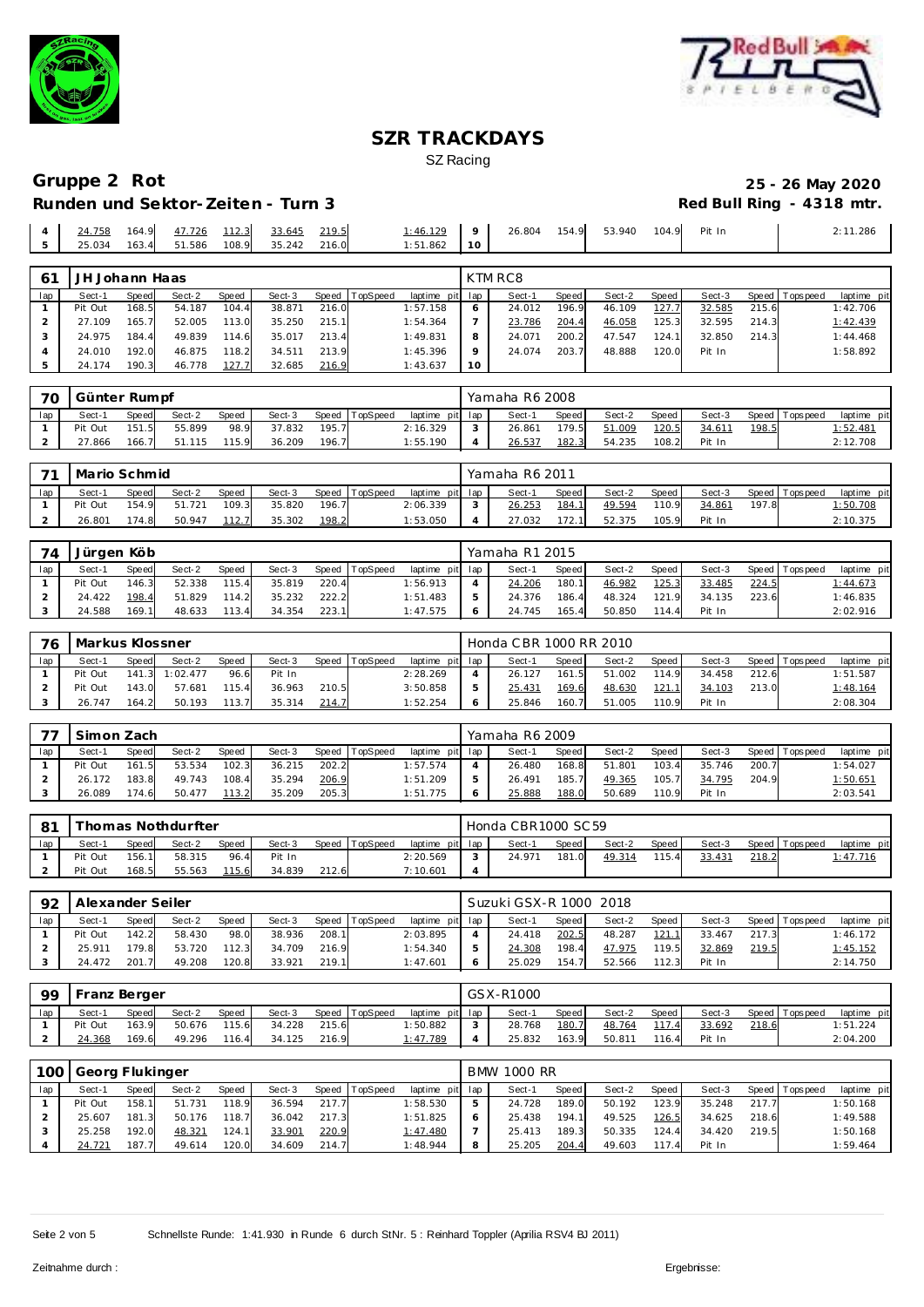



| 113 | , I Florian Luger |       |        |       |        |       |          |                 | <b>BMW 1000RR</b> |       |        |       |        |       |                |             |
|-----|-------------------|-------|--------|-------|--------|-------|----------|-----------------|-------------------|-------|--------|-------|--------|-------|----------------|-------------|
| lap | Sect-1            | Speed | Sect-2 | Speed | Sect-3 | Speed | TopSpeed | laptime pit lap | Sect-1            | Speed | Sect-2 | Speed | Sect-3 |       | Speed Topspeed | laptime pit |
|     | Pit Out           | 148.7 | 57.279 | 104.4 | Pit In |       |          | 2:11.307        | 25.257            | 167.0 | 49.703 | 113.0 | 34.490 | 228.3 |                | 1:49.450    |
|     | Pit Out           | 126.5 | 52.534 | 104.4 | 34.320 | 229.3 |          | 2:58.165        | 24.567            | 169.1 | 47.576 | 117.6 | 32.648 | 227.8 |                | 1:44.791    |
|     | 24.905            | 176.3 | 48.804 | 110.4 | 34.577 | 220.4 |          | 1:48.286        | 24.174            | 174.3 | 47.836 | 115.6 | 33.069 | 229.3 |                | 1:45.079    |
|     | 24.489            | 173.7 | 50.262 | 107.6 | 33.261 | 230.3 |          | 1:48.012        | 25.202            | 152.1 | 48.999 | 113.0 | Pit In |       |                | 2:02.198    |

| 131 | Patrick Reicher |       |          |       |        |       |                |                 |              | BMW S1000RR |         |        |         |        |       |                 |             |
|-----|-----------------|-------|----------|-------|--------|-------|----------------|-----------------|--------------|-------------|---------|--------|---------|--------|-------|-----------------|-------------|
| lap | Sect-1          | Speed | Sect-2   | Speed | Sect-3 |       | Speed TopSpeed | laptime pit lap |              | Sect-1      | Speed I | Sect-2 | Speed I | Sect-3 |       | Speed Tops peed | laptime pit |
|     | Pit Out         | 135.8 | 54.989   | 100.9 | 41.113 | 203.8 |                | 2:05.405        | <sub>o</sub> | 24.593      | 178.0   | 47.785 | 112.0   | 33.565 | 224.5 |                 | 1:45.943    |
|     | 27.224          | 157.7 | 51.848   | 108.7 | 36.613 | 221.3 |                | 1:55.685        |              | 24.894      | 189.0   | 48.125 | 117.4   | 33.875 | 221.3 |                 | 1:46.894    |
|     | 24.987          | 179.5 | 50.749   | 104.9 | 34.900 | 221.3 |                | 1:50.636        |              | 24.822      | 169.1   | 50.795 | 117.6   | 34.080 | 223.1 |                 | 1:49.697    |
|     | 24.082          | 186.0 | 47.616   | 113.4 | 34.897 | 226.9 |                | 1:46.595        |              | 26.764      | 162.7   | 50.992 | 114.4   | Pit In |       |                 | 2:05.913    |
|     | 24.877          | 195.2 | 1:01.759 | 120.5 | 33,800 | 223.1 |                | 2:00.436        | 10           |             |         |        |         |        |       |                 |             |

| 137 | Daniel Graf |       |        |       |        |       |                |                 |         | Kawasaki ZX10R 2009 |       |        |       |        |       |                 |             |
|-----|-------------|-------|--------|-------|--------|-------|----------------|-----------------|---------|---------------------|-------|--------|-------|--------|-------|-----------------|-------------|
| lap | Sect-1      | Speed | Sect-2 | Speed | Sect-3 |       | Speed TopSpeed | laptime pit lap |         | Sect-1              | Speed | Sect-2 | Speed | Sect-3 |       | Speed Tops peed | laptime pit |
|     | Pit Out     | 190.0 | 54.199 | 107.1 | 43.188 | 215.6 |                | 2:01.825        |         | 23.978              | 192.0 | 50.830 | 111.6 | Pit In |       |                 | 1:59.618    |
|     | 27.154      | 176.0 | 51.718 | 106.7 | 36.013 | 218.6 |                | 1:54.885        |         | Pit Out             | 182.6 | 47.407 | 115.6 | 33.458 | 219.5 |                 | 2:21.058    |
|     | 26.116      | 162.4 | 52.251 | 114.6 | 35.133 | 219.1 |                | 1:53.500        |         | 23.896              | 193.4 | 46.362 | 128.3 | 33.265 | 220.9 |                 | 1:43.523    |
|     | 24.276      | 178.0 | 47.745 | 114.4 | 33.447 | 221.3 |                | 1:45.468        | $\circ$ | 24.491              | 187.3 | 46.822 | 121.6 | Pit In |       |                 | 1:54.934    |
|     | 24.136      | 198.0 | 47.885 | 112.7 | 33.739 | 219.5 |                | 1:45.760        | 10      |                     |       |        |       |        |       |                 |             |

| 141 |         |       | JH Christian Lobmayr |       |        |       |                |                 |              | Yamaha R6 |       |        |       |        |       |                 |             |
|-----|---------|-------|----------------------|-------|--------|-------|----------------|-----------------|--------------|-----------|-------|--------|-------|--------|-------|-----------------|-------------|
| lap | Sect-1  | Speed | Sect-2               | Speed | Sect-3 |       | Speed TopSpeed | laptime pit lap |              | Sect-1    | Speed | Sect-2 | Speed | Sect-3 |       | Speed Tops peed | laptime pit |
|     | Pit Out | 169.6 | 51.760               | 112.5 | 37.397 | 203.8 |                | 1:54.133        | b.           | 24.246    | 196.6 | 46.259 | 131.4 | 33.205 | 208.9 |                 | 1:43.710    |
|     | 25.028  | 192.0 | 49.468               | 116.6 | 34.661 | 207.3 |                | 1:49.157        | <sub>o</sub> | 24.394    | 201.4 | 45.670 | 126.5 | 32.448 | 206.9 |                 | 1:42.512    |
|     | 24.979  | 158.8 | 48.116               | 127.1 | 33.720 | 208.9 |                | 1:46.815        |              | 24.394    | 202.5 | 46.331 | 131.1 | Pit In |       |                 | 1:56.326    |
|     | 25.061  | 195.2 | 46.778               | 131.7 | 33.145 | 208.5 |                | 1:44.984        | 8            |           |       |        |       |        |       |                 |             |

| 175 | Hubert Gruber |              |        |              |        |       |          |                 | Honda CBR 1000 |       |        |       |        |       |                 |             |
|-----|---------------|--------------|--------|--------------|--------|-------|----------|-----------------|----------------|-------|--------|-------|--------|-------|-----------------|-------------|
| lap | Sect-1        | <b>Speed</b> | Sect-2 | <b>Speed</b> | Sect-3 | Speed | TopSpeed | laptime pit lap | Sect-1         | Speed | Sect-2 | Speed | Sect-3 |       | Speed Tops peed | laptime pit |
|     | Pit Out       | 161.5        | 53.062 | 113.4        | 36.347 | 206.9 |          | 1:58.843        | 26.075         | 162.4 | 50.043 | 105.7 | 36.757 | 203.8 |                 | 1:52.875    |
|     | 25.682        | 169.6        | 51.171 | 110.7        | 35.671 | 207.3 |          | 1:52.524        | 25.854         | 169.1 | 49.558 | 118.4 | 35.218 | 205.7 |                 | 1:50.630    |
|     | 26.304        | 164.7        | 50.235 | 114.4        | 35.031 | 208.5 |          | 1:51.570        | 25.948         | 166.7 | 49.378 | 118.4 | 35.011 | 204.9 |                 | 1:50.337    |
|     | 26.569        | 166.5        | 54.207 | 114.2        | 35.429 | 204.5 |          | 1:56.205        | 26.569         | 172.3 | 51.709 | 106.9 | Pit In |       |                 | 2:08.232    |

| 194 | Franz Schreder |       |        |       |        |       |          |                 | Aprilia RSV 2014 |       |        |       |        |       |                  |             |
|-----|----------------|-------|--------|-------|--------|-------|----------|-----------------|------------------|-------|--------|-------|--------|-------|------------------|-------------|
| lap | Sect-1         | Speed | Sect-2 | Speed | Sect-3 | Speed | TopSpeed | laptime pit lap | Sect-1           | Speed | Sect-2 | Speed | Sect-3 | Speed | <b>Tops peed</b> | laptime pit |
|     | Pit Out        | 171.2 | 54.064 | 110.0 | 36.510 | 214.3 |          | 2:00.960        | 23.849           | 197.3 | 46.204 | 127.  | 33.463 | 220.4 |                  | 1:43.516    |
|     | 26.709         | 163.4 | 49.649 | 123.3 | 35.037 | 218.2 |          | 1:51.395        | 24.389           | 191.7 | 48.065 | 124.4 | 33.064 | 219.1 |                  | 1:45.518    |
|     | 24.810         | 181.3 | 47.080 | 119.5 | 33.692 | 220.4 |          | 1:45.582        | 24.008           | 201.7 | 45.466 | 124.  | 32.791 | 219.1 |                  | 1:42.265    |
|     | 24.286         | 198.0 | 48.135 | 15.6  | 33.561 | 219.1 |          | 1:45.982        | 24.950           | 198.0 | 47.497 | 122.4 | Pit In |       |                  | 2:02.992    |
|     |                |       |        |       |        |       |          |                 |                  |       |        |       |        |       |                  |             |

| 270 |       |       | Karl Werner Riedler |       |        |                   |         |         | awasaki) | 201'<br>ZX 6r |        |       |        |                  |             |
|-----|-------|-------|---------------------|-------|--------|-------------------|---------|---------|----------|---------------|--------|-------|--------|------------------|-------------|
| lap | -Sect | Speed | Sect-2              | Speed | Sect-3 | Speed<br>TopSpeed | laptime | pit lap | Sect-1   | Speed         | Sect-2 | Speed | Sect-3 | Speed<br>opspeed | laptime pit |

| 553 |         |       | <b>Emanuel Gratochwill</b> |       |        |       |          |                 |   |        |       |        |         |        |       |                |             |
|-----|---------|-------|----------------------------|-------|--------|-------|----------|-----------------|---|--------|-------|--------|---------|--------|-------|----------------|-------------|
| lap | Sect-1  | Speed | Sect-2                     | Speed | Sect-3 | Speed | TopSpeed | laptime pit lap |   | Sect-1 | Speed | Sect-2 | Speed I | Sect-3 |       | Speed Topspeed | laptime pit |
|     | Pit Out | 151.5 | 55.643                     | 108.7 | 42.729 | 199.3 |          | 2:04.700        |   | 25.304 | 171.5 | 49.254 | 126.5   | 34.282 | 210.1 |                | 1:48.840    |
|     | 27.818  | 174.8 | 52.756                     | 114.2 | 36.068 | 212.2 |          | 1:56.642        |   | 25.118 | 174.8 | 48.299 | 121.1   | 34.629 | 205.3 |                | 1:48.046    |
|     | 25.657  | 174.8 | 52.522                     | 117.4 | 35.253 | 212.2 |          | 1:53.432        |   | 25.662 | 173.2 | 49.093 | 118.7   | Pit In |       |                | 2:06.193    |
|     | 25.359  | 175.1 | 49.077                     | 125.0 | 34.189 | 210.9 |          | 1:48.625        | 8 |        |       |        |         |        |       |                |             |

| 555 |         |       | homas Mittendorfer |              |        |       |                |                 |        |         |        |         |        |       |                |             |
|-----|---------|-------|--------------------|--------------|--------|-------|----------------|-----------------|--------|---------|--------|---------|--------|-------|----------------|-------------|
| lap | Sect-1  | Speed | Sect-2             | <b>Speed</b> | Sect-3 |       | Speed TopSpeed | laptime pit lap | Sect-1 | Speed i | Sect-2 | Speed I | Sect-3 |       | Speed Topspeed | laptime pit |
|     | Pit Out |       | 148.7 1:01.583     | 97.5         | 42.913 | 194.9 |                | 2:13.395        | 24.975 | 184.8   | 48.341 | 115.6   | 34.506 | 204.9 |                | 1:47.822    |
|     | 28.206  | 153.0 | 53.054             | 113.0        | 37.233 | 201.5 |                | 1:58.493        | 27.661 | 190.0   | 47.511 | 16.6    | 33.645 | 205.7 |                | 1:48.817    |
|     | 27.691  | 160.5 | 52.307             | 118.2        | Pit In |       |                | 2:06.552        | 25.335 | 185.1   | 49.920 | 120.8   | Pit In |       |                | 1:56.544    |
|     | Pit Out | 157.4 | 51.358             | 115.1        | 34.590 | 206.1 |                | 6:24.509        |        |         |        |         |        |       |                |             |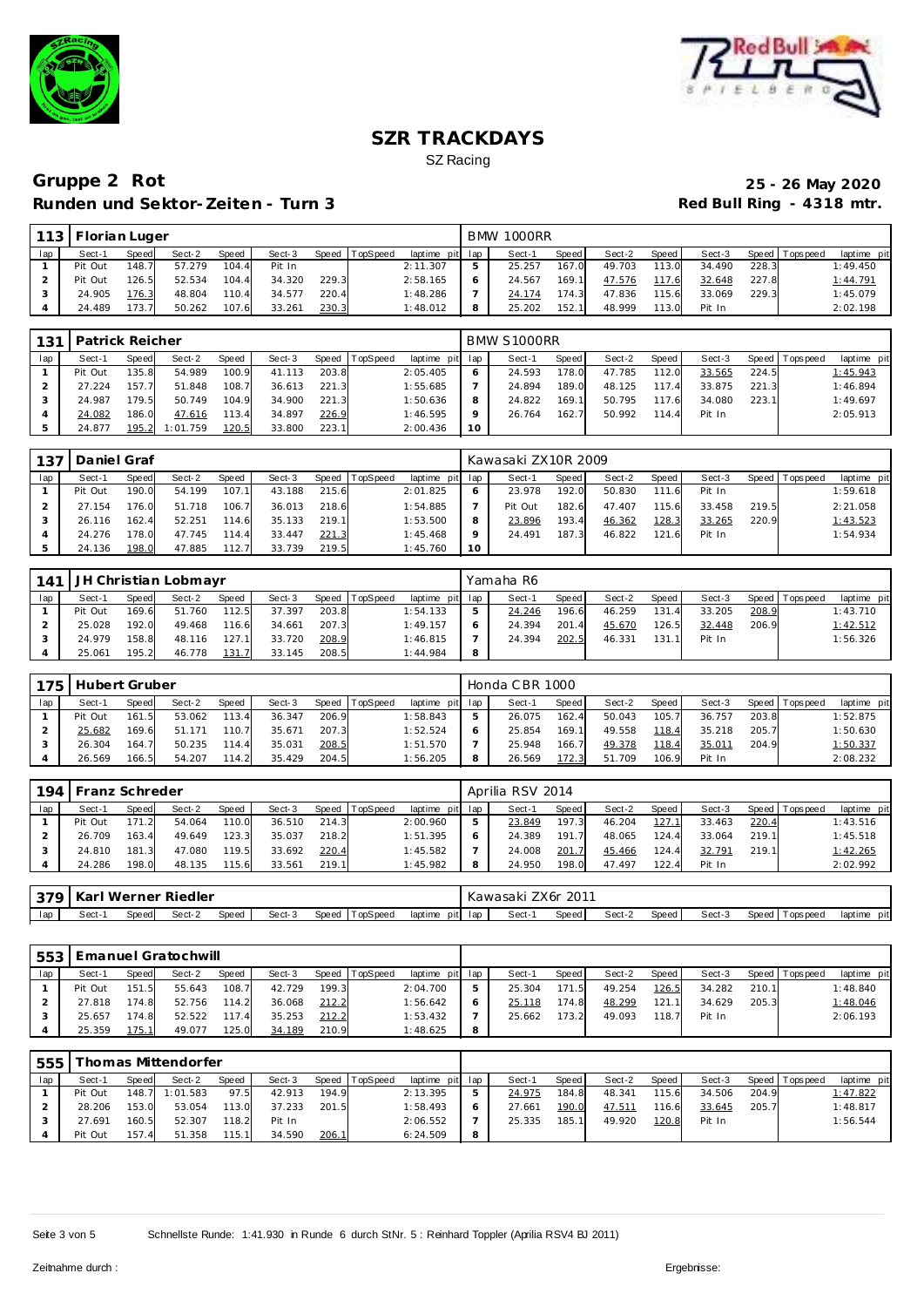



|     | 610 Stefan Buchner |       |          |              |        |       |                  |                 |           | Kawasaki ZX10R 2004 |       |        |       |        |       |                |             |
|-----|--------------------|-------|----------|--------------|--------|-------|------------------|-----------------|-----------|---------------------|-------|--------|-------|--------|-------|----------------|-------------|
| lap | Sect-1             | Speed | Sect-2   | <b>Speed</b> | Sect-3 |       | Speed   TopSpeed | laptime pit lap |           | Sect-1              | Speed | Sect-2 | Speed | Sect-3 |       | Speed Topspeed | laptime pit |
|     | Pit Out            | 127.1 | 1:01.164 | 96.6         | 39.690 | 198.9 |                  | 2:08.796        |           | 27.356              | 199.1 | 46.806 | 116.4 | 33.357 | 207.3 |                | 1:47.519    |
|     | 28.192             | 162.7 | 58.941   | 94.9         | 39.026 | 207.3 |                  | 2:06.159        |           | 24.483              | 212.9 | 50.031 | 120.8 | 33.609 | 207.3 |                | 1:48.123    |
|     | 26.923             | 188.3 | 49.317   | 118.2        | 33.912 | 209.3 |                  | 1:50.152        | 8         | 24.566              | 206.8 | 46.339 | 125.3 | 32.789 | 206.9 |                | 1:43.694    |
|     | 25.306             | 197.7 | 47.566   | 123.0        | 33.527 | 206.5 |                  | 1:46.399        | $\circ$   | 25.973              | 196.2 | 52.554 | 100.9 | Pit In |       |                | 2:11.675    |
|     | 25.238             | 195.5 | 47.514   | 125.0        | 33.499 | 207.3 |                  | 1:46.251        | <b>10</b> |                     |       |        |       |        |       |                |             |

|     | 613   Daniel Luger |       |        |       |        |       |                |                 |   | Kawasaki ZX6R 2005 |       |        |         |        |       |                 |             |
|-----|--------------------|-------|--------|-------|--------|-------|----------------|-----------------|---|--------------------|-------|--------|---------|--------|-------|-----------------|-------------|
| lap | Sect-1             | Speed | Sect-2 | Speed | Sect-3 |       | Speed TopSpeed | laptime pit lap |   | Sect-1             | Speed | Sect-2 | Speed I | Sect-3 |       | Speed Tops peed | laptime pit |
|     | Pit Out            | 132.6 | 55.381 | 122.4 | 36.757 | 191.2 |                | 2:03.849        |   | 26.228             | 172.1 | 50.302 | 123.0   | 35.097 | 192.9 |                 | 1:51.627    |
|     | 27.359             | 161.7 | 50.681 | 122.7 | 35.802 | 194.6 |                | 1:53.842        |   | 26.487             | 181.3 | 48.761 | 133.7   | 34.532 | 194.6 |                 | 1:49.780    |
|     | 26.897             | 173.4 | 50.626 | 130.4 | 35.409 | 196.4 |                | 1:52.932        |   | 26.547             | 176.6 | 50.507 | 134.3   | Pit In |       |                 | 2:01.881    |
|     | 26.566             | 173.7 | 49.106 | 130.4 | 34.865 | 195.7 |                | 1:50.537        | 8 |                    |       |        |         |        |       |                 |             |

|     | 617   Michael Gründhammer |       |        |              |        |       |                |                 |   | <b>BMW 1000 RR</b> |       |        |       |        |       |                 |             |
|-----|---------------------------|-------|--------|--------------|--------|-------|----------------|-----------------|---|--------------------|-------|--------|-------|--------|-------|-----------------|-------------|
| lap | Sect-1                    | Speed | Sect-2 | <b>Speed</b> | Sect-3 |       | Speed TopSpeed | laptime pit lap |   | Sect-1             | Speed | Sect-2 | Speed | Sect-3 |       | Speed Tops peed | laptime pit |
|     | Pit Out                   | 130.5 | 58.903 | 97.3         | Pit In |       |                | 2:21.934        |   | 25.330             | 177.2 | 48.962 | 115.6 | 34.200 | 214.7 |                 | 1:48.492    |
|     | Pit Out                   | 140.4 | 53.427 | 104.0        | 36.640 | 212.2 |                | 4:35.252        |   | 25.098             | 174.6 | 48.360 | 114.2 | 34.104 | 219.1 |                 | 1:47.562    |
|     | 25.435                    | 164.7 | 52.796 | 112.3        | 35.485 | 217.7 |                | 1:53.716        |   | 27.049             | 151.9 | 55.122 | 108.9 | Pit In |       |                 | 2:12.428    |
|     | 25.555                    | '74.3 | 49.629 | 112.7        | 34.869 | 219.1 |                | 1:50.053        | 8 |                    |       |        |       |        |       |                 |             |

| 647 | Wilfried Bucher |       |        |              |        |       |          |                 |    | Aprilia RSV4 2014 |         |        |       |        |       |                 |             |
|-----|-----------------|-------|--------|--------------|--------|-------|----------|-----------------|----|-------------------|---------|--------|-------|--------|-------|-----------------|-------------|
| lap | Sect-1          | Speed | Sect-2 | <b>Speed</b> | Sect-3 | Speed | TopSpeed | laptime pit lap |    | Sect-1            | Speed I | Sect-2 | Speed | Sect-3 |       | Speed Tops peed | laptime pit |
|     | Pit Out         | 127.9 | 56.587 | 101.1        | 36.224 | 224.1 |          | 2:01.832        |    | 24.427            | 183.5   | 47.763 | 120.0 | 34.180 | 224.7 |                 | 1:46.370    |
|     | 25.295          | 165.4 | 49.799 | 116.4        | 34.285 | 225.5 |          | 1:49.379        |    | 25.609            | 174.3   | 47.879 | 125.0 | 32.318 | 226.4 |                 | 1:45.806    |
|     | 25.803          | 177.4 | 48.442 | 120.3        | 33.556 | 226.9 |          | 1:47.801        |    | 24.711            | 189.3   | 47.121 | 125.0 | 33.140 | 226.9 |                 | 1:44.972    |
|     | 24.359          | 174.6 | 46.861 | 125.9        | 32.643 | 226.9 |          | 1:43.863        |    | 27.193            | 165.9   | 50.833 | 119.5 | Pit In |       |                 | 2:09.460    |
|     | 23.647          | 195.9 | 48.285 | 118.2        | 32.974 | 226.9 |          | 1:44.906        | 10 |                   |         |        |       |        |       |                 |             |

| 675 | Peter Zotter |       |          |              |        |       |                |                 |    | Triumph Daytona 675 |       |        |       |        |       |                 |             |
|-----|--------------|-------|----------|--------------|--------|-------|----------------|-----------------|----|---------------------|-------|--------|-------|--------|-------|-----------------|-------------|
| lap | Sect-1       | Speed | Sect-2   | <b>Speed</b> | Sect-3 |       | Speed TopSpeed | laptime pit lap |    | Sect-1              | Speed | Sect-2 | Speed | Sect-3 |       | Speed Tops peed | laptime pit |
|     | Pit Out      | 150.0 | 53.694   | 103.8        | 38.530 | 191.2 |                | 2:00.374        |    | 25.809              | 198.4 | 47.237 | 119.7 | 33.958 | 197.4 |                 | 1:47.004    |
|     | 28.166       | 174.0 | 52.729   | 107.6        | 37.025 | 194.2 |                | 1:57.920        |    | 25.690              | 207.2 | 48.019 | 123.0 | 33.714 | 197.4 |                 | 1:47.423    |
|     | 26.741       | 185.4 | 49.982   | 116.1        | 34.347 | 196.0 |                | 1:51.070        |    | 25.882              | 199.1 | 48.111 | 122.4 | 33.584 | 194.6 |                 | 1:47.577    |
|     | 25.673       | 200.6 | 48.284   | 119.5        | 33.927 | 197.8 |                | 1:47.884        |    | 27.443              | 170.1 | 50.647 | 118.7 | Pit In |       |                 | 2:12.273    |
|     | 25.304       | 214.2 | 1:01.716 | 115.6        | 35.850 | 196.0 |                | 2:02.870        | 10 |                     |       |        |       |        |       |                 |             |

| 678 | Walter Mayer |       |                |       |        |                |                 |        | Ducati 998s 2002 |       |        |       |        |                 |             |
|-----|--------------|-------|----------------|-------|--------|----------------|-----------------|--------|------------------|-------|--------|-------|--------|-----------------|-------------|
| lap | Sect-1       | Speed | Sect-2         | Speed | Sect-3 | Speed TopSpeed | laptime pit lap |        | Sect-            | Speed | Sect-2 | Speed | Sect-3 | Speed Tops peed | laptime pit |
|     | Pit Out      |       | 124.5 1:03.176 | 95.9  | Pit In |                | 2:32.006        | $\sim$ |                  |       |        |       |        |                 |             |

|     | 2-IN Christian Rabl |              |          |       |        |       |                |                 |    |        |       |        |       |        |       |                 |             |
|-----|---------------------|--------------|----------|-------|--------|-------|----------------|-----------------|----|--------|-------|--------|-------|--------|-------|-----------------|-------------|
| lap | Sect-1              | <b>Speed</b> | Sect-2   | Speed | Sect-3 |       | Speed TopSpeed | laptime pit lap |    | Sect-1 | Speed | Sect-2 | Speed | Sect-3 |       | Speed Tops peed | laptime pit |
|     | Pit Out             | 136.1        | 1:03.059 | 92.5  | 43.202 | 200.4 |                | 2:14.031        |    | 26.462 | 157.2 | 51.498 | 113.4 | 35.511 | 208.1 |                 | 1:53.471    |
|     | 28.702              | 154.1        | 56.615   | 103.3 | 37.658 | 203.0 |                | 2:02.975        |    | 26.354 | 157.4 | 51.645 | 116.4 | 36.072 | 206.5 |                 | 1:54.071    |
|     | 26.617              | 164.2        | 53.528   | 104.0 | 37.633 | 204.9 |                | 1:57.778        |    | 25.983 | 171.2 | 49.382 | 118.7 | 34.363 | 203.8 |                 | 1:49.728    |
|     | 26.235              | 181.3        | 51.729   | 108.9 | 36.085 | 203.4 |                | 1:54.049        |    | 26.693 | 159.1 | 55.925 | 103.6 | Pit In |       |                 | 2:14.018    |
|     | 26.043              | 160.7        | 56.217   | 112.5 | 36.093 | 203.8 |                | 1:58.353        | 10 |        |       |        |       |        |       |                 |             |

|     | 3-IN Werner Meixner |              |          |              |        |       |          |                 |  |        |         |        |       |        |       |                   |             |
|-----|---------------------|--------------|----------|--------------|--------|-------|----------|-----------------|--|--------|---------|--------|-------|--------|-------|-------------------|-------------|
| lap | Sect-1              | <b>Speed</b> | Sect-2   | <b>Speed</b> | Sect-3 | Speed | TopSpeed | laptime pit lap |  | Sect-1 | Speed I | Sect-2 | Speed | Sect-3 |       | Speed   Tops peed | laptime pit |
|     | Pit Out             | 137.2        | 1:02.886 | 90.8         | 42.222 | 172.8 |          | 2:14.679        |  | 25.706 | 171.5   | 51.499 | 112.7 | 35.760 | 216.4 |                   | 1:52.965    |
|     | 29.139              | 157.7        | 55.805   | 107.6        | 36.672 | 220.9 |          | 2:01.616        |  | 25.082 | 186.0   | 55.546 | 113.0 | 35.418 | 213.9 |                   | 1:56.046    |
|     | 25.389              | 168.0        | 51.312   | 115.1        | 35.191 | 215.1 |          | 1:51.892        |  | 26.631 | 161.9   | 54.944 | 101.7 | Pit In |       |                   | 2:16.105    |

|     | 4-IN Wolfgang Riedl |       |                |       |        |       |                |                 |  |        |                    |        |         |        |       |                 |             |
|-----|---------------------|-------|----------------|-------|--------|-------|----------------|-----------------|--|--------|--------------------|--------|---------|--------|-------|-----------------|-------------|
| lap | Sect-1              | Speed | Sect-2         | Speed | Sect-3 |       | Speed TopSpeed | laptime pit lap |  | Sect-1 | Speed              | Sect-2 | Speed I | Sect-3 |       | Speed Tops peed | laptime pit |
|     | Pit Out             |       | 132.8 1:02.910 | 91.2  | 41.802 | 200.0 |                | 2:13.408        |  | 24.188 | 178.3 <sub>1</sub> | 46.544 | 121.9   | 32.971 | 220.9 |                 | 1:43.703    |
|     | 28.498              | 140.7 | 54.744         | 112.5 | 35.889 | 218.6 |                | 1:59.131        |  | 24.004 | 181.3              | 46.710 | 123.6   | 32.695 | 223.6 |                 | 1:43.409    |
|     | 25.631              | 151.0 | 49.614         | 117.1 | 33.362 | 222.2 |                | 1:48.607        |  | 24.670 | 188.7              | 46.815 | 20.8    | Pit In |       |                 | 1:57.208    |
|     | 24.658              | 176.9 | 47.736         | 120.0 | 32.562 | 222.7 |                | 1:44.956        |  |        |                    |        |         |        |       |                 |             |